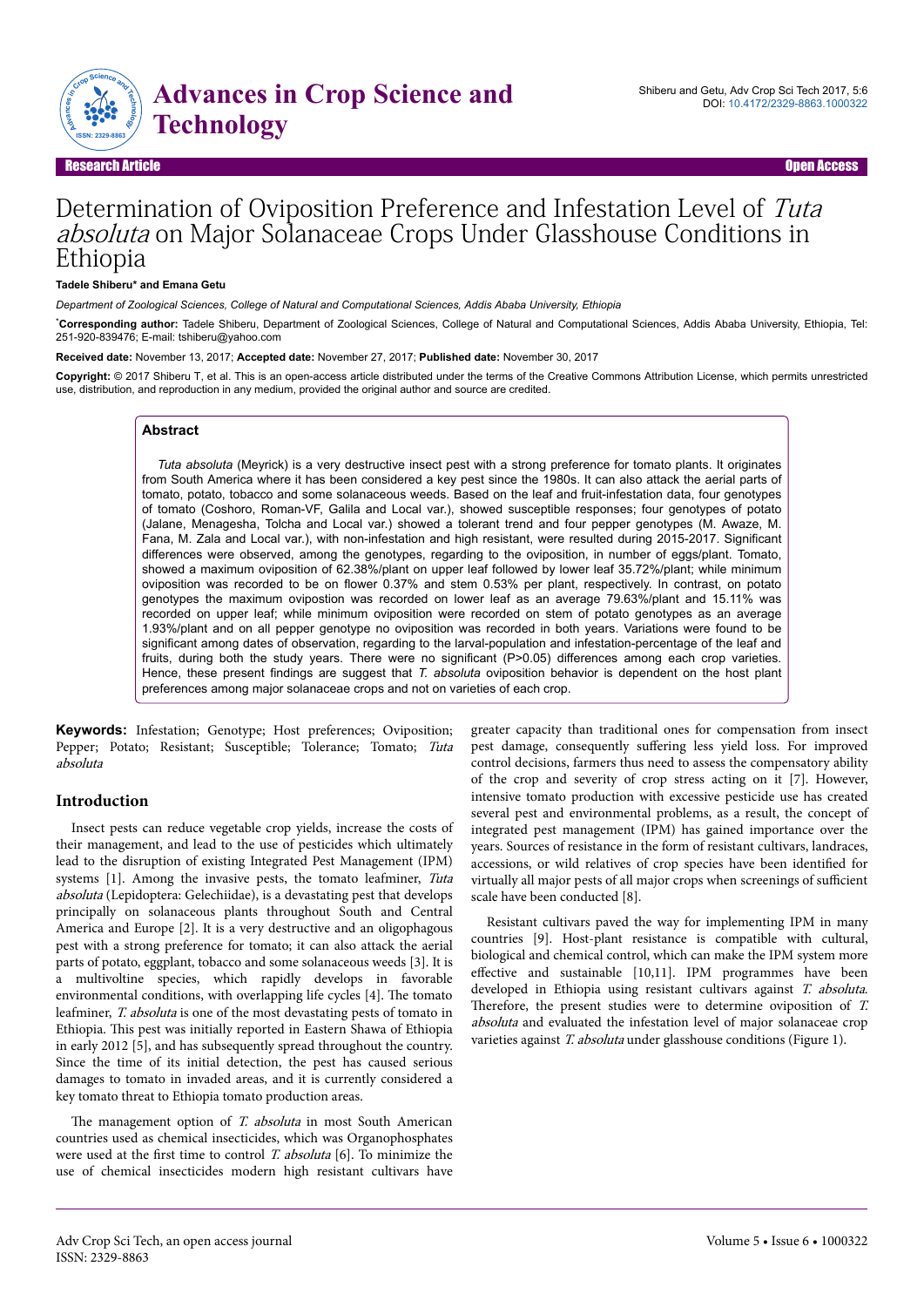

# **Materials and Methods**

## **Description of the study area**

The research was conducted for two consecutive years under glasshouse conditions at Ambo University glasshouse (Figure 2). Ambo is at a geographical coordinate of 8°59'N latitude and 37.85°E longitude with an altitude of 2100 meter above sea level [12]. Нe temperature of the glasshouse during the study period was  $32 \pm 2^{\circ}$ C.



# **Experimental design**

The present study was carried out for two consecutive years using three major Solanaceae crops (tomato, potato and pepper) genotypes against T. absoluta. Seeds of the genotypes were obtained from Melkasa Agricultural Research Centers. Нe experiment was laid out in Randomized Complete Block Design (RCBD) with three replications (Figure 3). Нe plants were transplanted into the experimental glasshouse after 40 days. The experimental pots, 20 cm diameters and 25 cm height totally 36 pots were prepared and filled with compost, loam soil and sand soil in the ratio of 1:1:2, respectively. All agronomic practices were performed as required and recommended.



## **Data collection**

In this study, different parameters were evaluated on sample plants in each treatment. Data were collected randomly from each variety/ line of each replication (Figure 4). Morphological characters such as plant number of leaves per plant, fruit number per plant were recorded at 30, 50 and 70 days after transplanting [13]. Total number of infested leaf, healthy leaf and fruits were counted and percent infestations of T. absoluta was calculated and graded from the mean percentages according to the method of Mukhopadhyay and Mandal [14].



Figure 4: Percent of fruit damaged by T. absoluta on tomato varieties during 2016/17 under Glasshouse.

#### **Data analysis**

Mean values of each entry from different date after transplanting were analyzed statistically using SAS version 9.1 package computer programme [15].

#### **Results and Discussion**

#### **Oviposition of T. absoluta on major solanaceae crops**

The present studies, showed that tomato was the primary host for  $T$ . absoluta in both 2015/2016 and 2016/2017 (Table 1). On tomato plant,

#### Page 2 of 7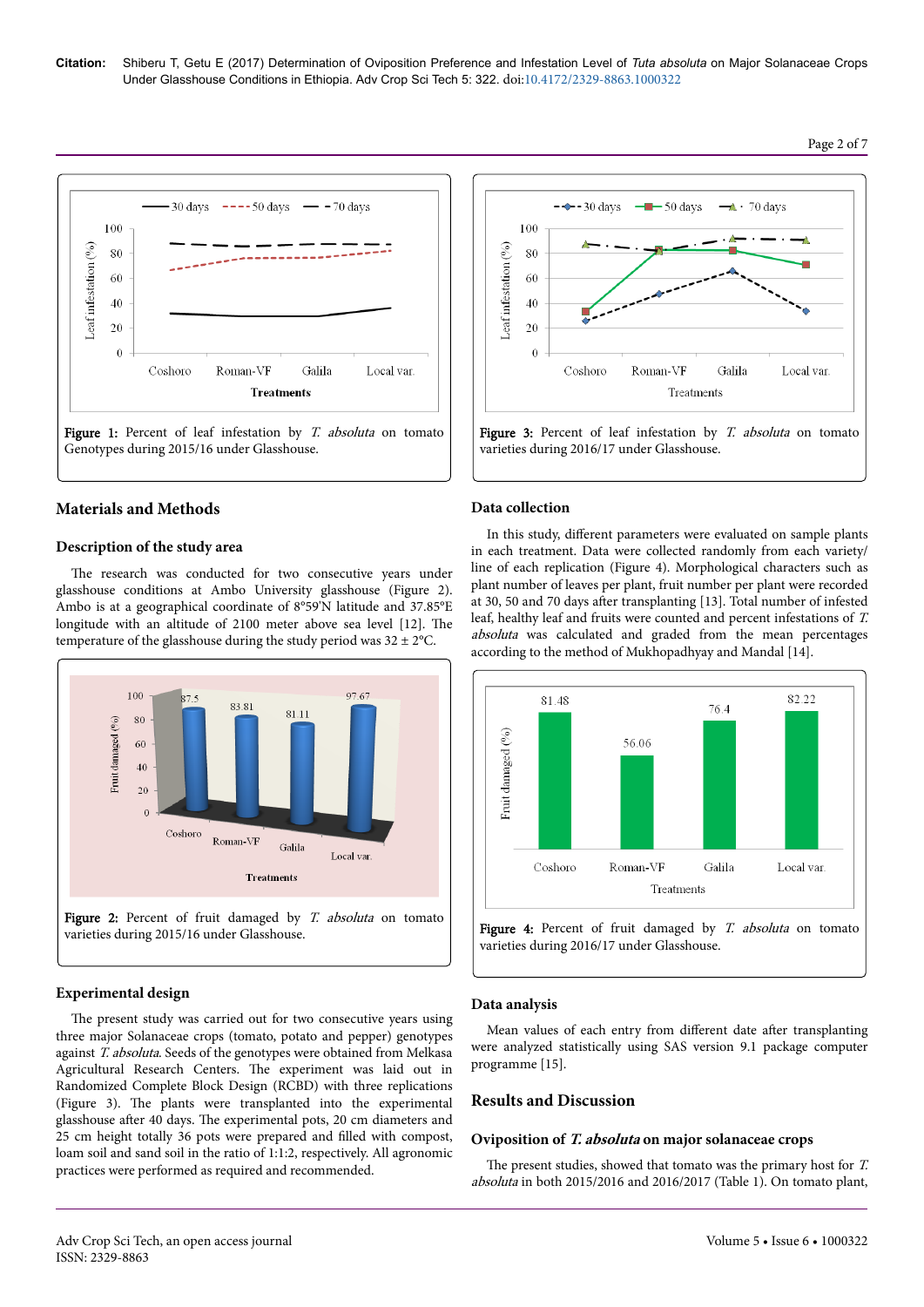# Page 3 of 7

more T. absoluta eggs were laid rather than potato and pepper during the study periods. Eggs were almost found to be laid singly on the upper and lower side of the leaf of tomato and potato crops. On tomato varieties percent oviposition on upper leaves ranged from 62.23 to 67.24% and on lower leaves ranged from 32.01 to 36.80% were recorded during 2015/16 while during 2016/17 it was observed that on upper leaves of all varieties of tomato ranged from 63.96 to 68.09% and on lower leaves from 30.82 to 34.50% were recorded. On the other hands, percent ovipostion of T. absoluta on potato showed on Table 1, it was recorded that from 23.33 to 35.15% on upper leaves and 63.69 to 75.75% on lower leaves during 2015/16 and ranged from 23.21 to

40.08% on upper leaves and 56.49 to 76.80% on lower leaves of all varieties of potato crops. Very few numbers of eggs were laid on stem, buds, flowers and calyxes of the fruits of all varieties of tomato. Larvae were generally found feeding on leaves, creating wide mines giving it a papery appearance and tunneling through the fruits. They were also found boring into the apical buds and the stems. Infested fruits had the small hole closer to the calyxes all varieties of tomato. Finally, we observed that T. absoluta oviposition preferentially occurs on the upper leaf of tomato and lower leaf of potato plants where highest densities of trichomes are found.

|                   | Eggs laid by females/plant |                   |              |                |                    |                  |              |                |
|-------------------|----------------------------|-------------------|--------------|----------------|--------------------|------------------|--------------|----------------|
|                   |                            | 2015/16           |              |                | 2016/17            |                  |              |                |
| <b>Treatments</b> | Upper leaf $(\% )$         | Lower leaf $(\%)$ | Stem<br>(% ) | Flower<br>(% ) | Upper leaf $(\% )$ | Lower leaf (%)   | Stem $(\%)$  | Flower<br>(% ) |
| Coshoro           | 62.23bc                    | 36.80c            | 0.48         | 0.5            | 67.35a             | 31.93c           | 0.33         | 0.33           |
| VF-Roman          | 66.39ab                    | 35.97c            | 0.49         | 0.23           | 63.96a             | 34.35c           | 0.53         | 2.17           |
| Galila            | 60.88c                     | 35.41c            | 0.27         | 0.68           | 68.09a             | 30.82c           | 1.09         | 0              |
| Local var.        | 67.24a                     | 32.01c            | 0.36         | 0.36           | 64.51a             | 34.50c           | $\mathbf{1}$ | $\mathbf 0$    |
| Jalane            | 23.33e                     | 73.89a            | 2.78         | $\mathbf 0$    | 31.75d             | 56.49b           | 1.75         | $\mathbf 0$    |
| <b>Tolcha</b>     | 26.84e                     | 71.31a            | 1.85         | $\mathbf 0$    | 37.11c             | 57.48b           | 5.41         | $\mathbf 0$    |
| Menagesha         | 35.15d                     | 63.69b            | 1.15         | $\mathbf 0$    | 40.08c             | 59.92b           | $\mathbf 0$  | $\mathbf 0$    |
| Local var.        | 23.96e                     | 75.75a            | $\mathbf 0$  | $\mathbf 0$    | 23.21e             | 76.80a           | $\mathbf 0$  | $\mathbf 0$    |
| M. Awaze          | 0.0f                       | 0.0d              | 0            | $\mathbf 0$    | 0.0f               | 0.0 <sub>d</sub> | $\mathbf 0$  | $\mathbf 0$    |
| M. Fana           | 0.0f                       | 0.0 <sub>d</sub>  | 0            | $\mathbf 0$    | 0.0f               | 0.0d             | $\mathbf 0$  | $\mathbf 0$    |
| M. Zala           | 0.0f                       | 0.0 <sub>d</sub>  | $\mathbf 0$  | $\mathbf 0$    | 0.0f               | 0.0d             | $\mathbf 0$  | $\mathbf 0$    |
| Local var.        | 0.0f                       | 0.0 <sub>d</sub>  | 0            | $\pmb{0}$      | 0.0f               | 0.0 <sub>d</sub> |              |                |
| <b>LSD</b>        | 4.9                        | 5.73              |              |                | 6.44               | 11.91            |              |                |
| SE±               | 2.89                       | 3.39              |              |                | 3.8                | 7.03             |              |                |
| CV (%)            | 9.48                       | 9.56              |              |                | 11.38              | 21.8             |              |                |

Table 1: Mean oviposition preference of T. absoluta on major Solanaceae crops during 2015-2017. Note: Means with the same letter(s) in rows are not significantly different for each other. All treatment effects were highly significant at p<0.01 (DMRT).

# **Host plant susceptibility and infestation level**

The data presented in Table 2 regarding to the larval population of leaf infestation per plant on major solanaceae crop genotypes of tomato, potato and pepper. Нe data, on the larval population per plant, leaf infestation and fruit damaged were recorded. The analysis of variance revealed that a significant  $(P<0.05)$  differences among the crops and non-significant (P>0.05) differences were observed among varieties of each crops. Нe results indicated that the maximum leaf infestation was recorded to be 88.14% per plant during 2015/16 and 92.08% during 2016/17 were observed on tomato varieties. As regarding to fruit damaged also no significance differences were recorded among each variety. They were recorded 81.11 to 97.67% during 2015/17 and 56.06 to 82.22% during 2015/17 (Table 1).

|      | Year I (2015/16)  |         |         |                   | Year I (2016/17)  |         |         |                   |  |  |
|------|-------------------|---------|---------|-------------------|-------------------|---------|---------|-------------------|--|--|
| Trts | Leaf infested (%) |         |         | Fruit damaged (%) | Leaf infested (%) |         |         | Fruit damaged (%) |  |  |
|      | 30 days           | 50 days | 70 days | 90 days           | 30 days           | 50 days | 70 davs | 90 days           |  |  |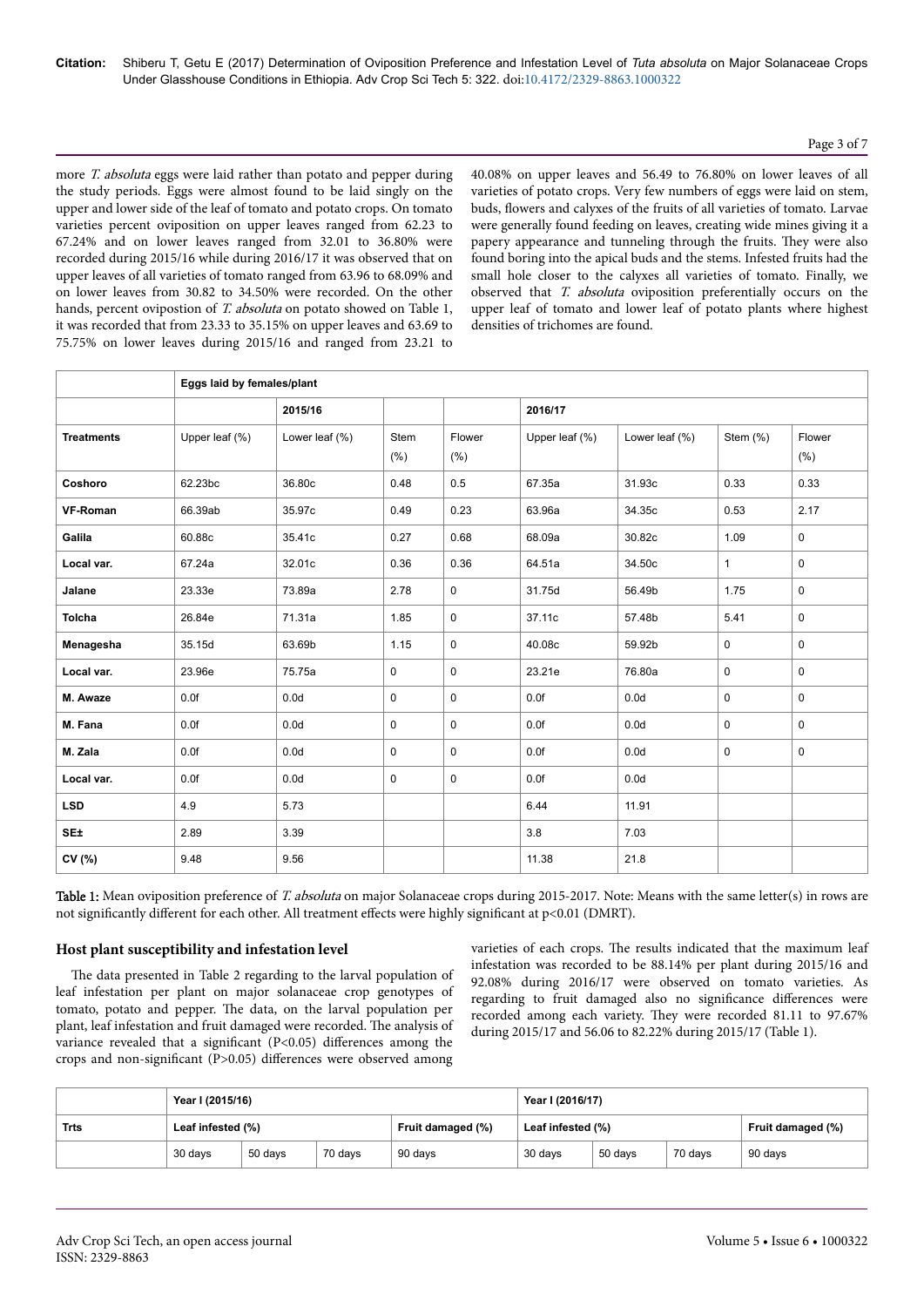| Coshoro         | 31.88b           | 66.62b           | 88.14a | 87.50a                   | 25.98d           | 33.29c | 87.68a | 81.48a                   |
|-----------------|------------------|------------------|--------|--------------------------|------------------|--------|--------|--------------------------|
| Roman-VF        | 29.53b           | 76.20b           | 85.75a | 83.81a                   | 47.60b           | 82.14a | 82.96a | 56.06a                   |
| Galila          | 29.53a           | 76.40b           | 87.78a | 81.11a                   | 66.09a           | 82.55a | 92.08a | 76.40a                   |
| Local var.      | 36.13a           | 82.18a           | 87.15a | 97.67a                   | 33.82c           | 70.74b | 90.82a | 82.22a                   |
| Jalane          | 9.23c            | 21.24c           | 24.19b | $\sim$                   | 7.73ef           | 19.33c | 24.25b | $\sim$                   |
| Tolcha          | 14.42c           | 21.94c           | 23.87b | $\overline{\phantom{a}}$ | 8.89ef           | 18.62d | 23.50b | $\overline{\phantom{a}}$ |
| Menagesha       | 9.87c            | 17.12c           | 22.80b | $\overline{\phantom{a}}$ | 6.35f            | 15.27d | 24.43b | $\sim$                   |
| Local var.      | 12.14c           | 16.06c           | 16.17b | $\sim$                   | 12.97e           | 17.0d  | 20.12b | $\overline{\phantom{a}}$ |
| M. Awaze        | 0.0 <sub>d</sub> | 0.0 <sub>d</sub> | 0.0c   | $\overline{\phantom{a}}$ | 0.0 <sub>g</sub> | 0.0e   | 0.0c   | $\overline{\phantom{a}}$ |
| M. Fana         | 0.0 <sub>d</sub> | 0.0d             | 0.0c   | $\sim$                   | 0.0 <sub>g</sub> | 0.0e   | 0.0c   | $\sim$                   |
| M. Zala         | 0.0 <sub>d</sub> | 0.0d             | 0.0c   | $\sim$                   | 0.0 <sub>g</sub> | 0.0e   | 0.0c   | $\overline{\phantom{a}}$ |
| Local var.      | 0.0 <sub>d</sub> | 0.0d             | 0.0c   | $\sim$                   | 0.0 <sub>g</sub> | 0.0e   | 0.0c   | $\overline{\phantom{a}}$ |
| <b>LSD</b>      | 5.34             | 13.03            | 9.13   | 35.86                    | 5.31             | 9.37   | 13.86  | 35.29                    |
| SE <sub>±</sub> | 3.15             | 7.69             | 5.39   | 17.95                    | 3.14             | 5.53   | 8.18   | 17.66                    |
| CV(%)           | 21.9             | 24.43            | 14.84  | 20.87                    | 17.97            | 19.54  | 22.07  | 23.85                    |

Table 2: Infestation level of T. absoluta on different days of observation on major Solanaceae crop varieties during 2015-2017 under glasshouse conditions. Note: Means with the same letter(s) in rows are not significantly different for each other. All treatment effects were highly significant at p<0.01 (DMRT).

On potato varieties, Jalane, Menagesha, Tolcha and Local var. were found to have tolerance response and did not show significant (P> $0.05$ ) differences with one another (Figure 5). The results indicated that the leaf infestation percentage ranging from 16.17% to 24.25% for both years (Table 1). Нe later mentioned on the pepper cultivars showed non leaf and fruit infestation and non-significant differences with those of pepper cultivars.



# **Mean population trends at various dates of observations**

In both years, the mean population tendencies of T. absoluta on tomato crops were observed. The egg populations were low during the early months of December 15th and high during the end of February. Then it becomes decline gradually starting from the end of February to early march. Again at mid of March it becomes gradually increased till mid-April and then decline slowly to at the end of May it becomes very low. In contrast, the population tendencies of T. absoluta on potato varieties increase gradually from mid-January till at the end of May 29th. Нese results indicated that during mid-months of December the tomato plants were at vegetative and flowering stages and then matured the ovipositions were declined and the insects were move to potato plants. Non significance differences were found among each tomato and potato varieties. On the other hands, T. absoluta larva did not prefer all pepper varieties (Tables 1-3).

**Mean number of** *T. absoluta* **population tendency on different stages at different Months of Observation on major solanaceae crops**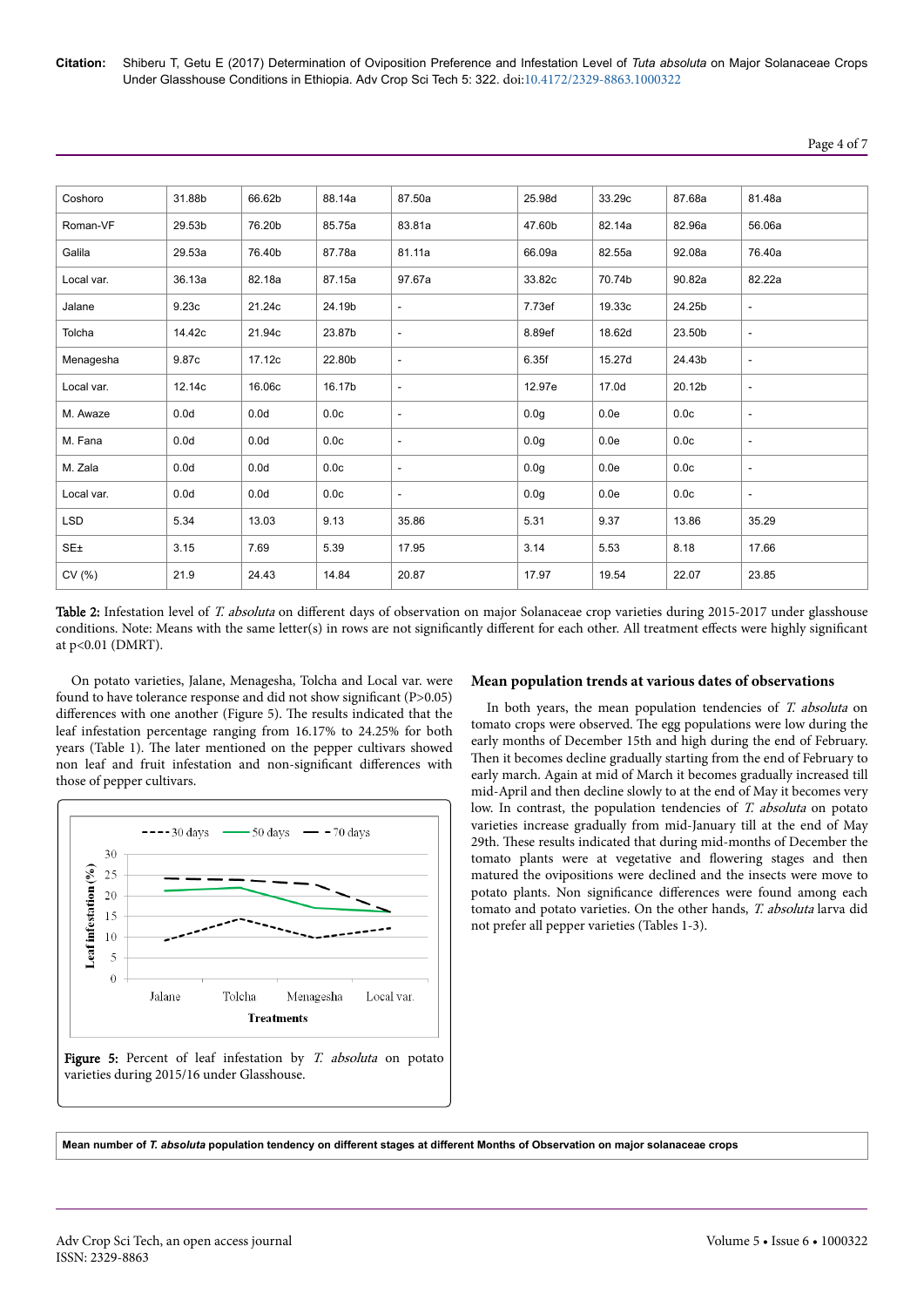**Citation:** Shiberu T, Getu E (2017) Determination of Oviposition Preference and Infestation Level of *Tuta absoluta* on Major Solanaceae Crops Under Glasshouse Conditions in Ethiopia. Adv Crop Sci Tech 5: 322. doi:10.4172/2329-8863.1000322

| Months           | <b>Stages</b> | Coshoro         | VF-<br>Roman        | Galila       | Local var. | Jalane         | Tolcha      | Menagesha   | Local var.  | М.<br>Awaze         | М.<br>Fana  | М.<br>Zala          | Local<br>var.       |
|------------------|---------------|-----------------|---------------------|--------------|------------|----------------|-------------|-------------|-------------|---------------------|-------------|---------------------|---------------------|
| December         | Е             | 1.75            | 3.25                | 8.75         | 5.25       | 0              | 0           | $\pmb{0}$   | 0           | 0                   | $\mathbf 0$ | $\mathbf 0$         | 0                   |
| 15th             | L             | 1.25            | 3                   | 6.25         | 4          | 0              | 0           | 0           | 0           | $\mathbf 0$         | $\mathbf 0$ | $\Omega$            | 0                   |
|                  | P             | $\mathbf{1}$    | 2.5                 | 5.75         | 2.75       | 0              | $\mathbf 0$ | 0           | 0           | $\mathbf 0$         | $\mathbf 0$ | $\mathbf 0$         | 0                   |
| December         | Е             | 8.25            | 10.75               | 19.25        | 13         | 0              | 0           | $\mathbf 0$ | 0           | $\mathbf 0$         | $\mathbf 0$ | $\Omega$            | 0                   |
| 30th             | L             | 6.75            | 9.25                | 15.25        | 9.25       | 0              | 0           | 0           | 0           | 0                   | $\pmb{0}$   | $\mathbf 0$         | 0                   |
|                  | P             | 5.25            | 7.25                | 11.25        | 5.75       | 0              | 0           | 0           | $\mathbf 0$ | 0                   | $\mathbf 0$ | $\mathbf 0$         | 0                   |
| January<br>14th  | Е             | 19.5            | 26.5                | 33.75        | 29.25      | 3.75           | 2.5         | 5.25        | 2.5         | 0                   | $\mathbf 0$ | $\mathbf 0$         | 0                   |
|                  | L             | 17.25           | 20.25               | 22.5         | 20.5       | 0              | 0           | 0           | 0           | $\mathbf 0$         | $\pmb{0}$   | $\mathbf 0$         | 0                   |
|                  | P             | 14.25           | 13.25               | 12.75        | 16.25      | 0              | 0           | 0           | 0           | $\mathbf 0$         | $\pmb{0}$   | $\mathbf 0$         | 0                   |
| January<br>29th  | Е             | 22.5            | 25.25               | 19.75        | 32         | 2.25           | 6           | 4.25        | 8.5         | 0                   | $\pmb{0}$   | $\mathbf 0$         | 0                   |
|                  | L             | 14.25           | 17.75               | 13.5         | 26.25      | $\overline{2}$ | 5           | 3.25        | 5           | $\mathbf 0$         | $\mathbf 0$ | $\Omega$            | 0                   |
|                  | P             | 10.25           | 9.75                | 11           | 19.75      | 0              | 3.75        | 2.75        | 2.25        | 0                   | 0           | $\mathbf 0$         | 0                   |
| February<br>13th | Е             | 20.67           | 28.5                | 23.25        | 24.25      | 8.25           | 12.5        | 13.25       | 10.75       | $\mathbf 0$         | $\mathbf 0$ | $\mathbf 0$         | 0                   |
|                  | L             | 13              | 18.25               | 14.75        | 20.25      | 3.75           | 5.75        | 7.25        | 6.75        | 0                   | 0           | $\mathbf 0$         | 0                   |
|                  | P             | 10.75           | 10                  | 7.25         | 13.75      | 1.25           | 2.5         | 3.75        | 3.25        | 0                   | $\mathbf 0$ | $\mathbf 0$         | 0                   |
| February<br>28th | E             | 24.25           | 32.25               | 35           | 27.25      | 10.75          | 15.25       | 8.5         | 16.25       | 0                   | $\mathbf 0$ | $\mathbf 0$         | 0                   |
|                  | L             | 14.75           | 18.25               | 18.25        | 22         | $\overline{7}$ | 9.5         | 3.25        | 9.25        | 0                   | $\pmb{0}$   | $\mathbf 0$         | 0                   |
|                  | P             | 6.5             | 8.75                | 7.5          | 14.75      | 3.25           | 4.75        | 1.25        | 4.75        | 0                   | $\pmb{0}$   | $\mathbf 0$         | 0                   |
| March 15th       | Е             | 8.25            | 9.75                | 13.25        | 12.75      | 7.25           | 19.5        | 14.25       | 10.75       | 0                   | $\pmb{0}$   | $\mathbf 0$         | 0                   |
|                  | L             | 11.75           | 18.25               | 22.25        | 18.25      | 12.5           | 8.25        | 9.5         | 6           | $\mathbf 0$         | $\mathbf 0$ | $\mathbf 0$         | 0                   |
|                  | P             | 6.5             | 11.5                | 14.5         | 12         | 5.75           | 4.25        | 6.25        | 4.75        | 0                   | $\pmb{0}$   | $\mathbf 0$         | 0                   |
| March 30th       | Ε             | 16.25           | 22.75               | 18.25        | 19         | 26.25          | 32.25       | 29.5        | 25.75       | 0                   | $\mathbf 0$ | $\mathbf 0$         | 0                   |
|                  | Г             | 9.25            | 14.5                | 10           | 13.5       | 14.25          | 17.25       | 20.25       | 21          | 0                   | 0           | 0                   | 0                   |
|                  | P             | 5.5             | 4.75                | 5.25         | 9.75       | 9              | 8.5         | 10          | 14.25       | 0                   | $\mathbf 0$ | $\mathbf 0$         | 0                   |
|                  | E             | 26.75           | 28.25               | 21.5         | 27.25      | 32.5           | 40.5        | 37.25       | 29          | $\mathsf{O}$        | 0           | $\mathsf{O}$        | 0                   |
| April 14th       | L.            | 14              | 15.75               | 17           | 22.5       | 14.25          | 24.25       | 18.25       | 25.75       | $\mathsf 0$         | $\mathbf 0$ | $\mathbf 0$         | $\mathsf{O}\xspace$ |
|                  | $\mathsf{P}$  | $6\overline{6}$ | 9                   | 12.25        | 10         | 12.25          | 12.25       | 8.5         | 18.75       | $\mathsf 0$         | $\mathsf 0$ | $\mathsf{O}$        | 0                   |
|                  | E             | 17.25           | 19.75               | 13.25        | 16.25      | 38             | 37.75       | 42.5        | 35.5        | $\mathsf{O}$        | $\mathbf 0$ | $\mathbf 0$         | 0                   |
| April 29th       | L             | 14.75           | 13.75               | 8.25         | 11.75      | 16.75          | 21.5        | 18.25       | 23          | $\mathsf{O}$        | $\mathbf 0$ | $\mathbf 0$         | 0                   |
|                  | $\mathsf P$   | 8.75            | 6                   | 5.75         | 6.25       | 6              | 15          | 8.25        | 14          | $\mathbf 0$         | 0           | $\mathbf 0$         | $\mathbf 0$         |
|                  | E             | 3.75            | 6.25                | 5.5          | 7.25       | 47.25          | 31.5        | 29.5        | 40.25       | $\mathsf 0$         | 0           | $\mathsf{O}$        | $\mathsf{O}\xspace$ |
| May 14th         | L             | $\mathsf{O}$    | 2.5                 | $\mathbf{3}$ | 3.25       | 21.75          | 15.5        | 17.25       | 33.25       | $\mathsf{O}$        | 0           | $\mathbf 0$         | 0                   |
|                  | P             | $\mathbf 0$     | $\mathsf{O}\xspace$ | 1.25         | 2.75       | 14.25          | 8.25        | 11.5        | 20          | $\mathsf 0$         | $\mathbf 0$ | $\mathsf{O}$        | $\mathsf{O}\xspace$ |
| May 29th         | E.            | 2.25            | 4.5                 | 0            | 3          | 40.75          | 36.25       | 31.75       | 48          | $\mathsf 0$         | $\mathbf 0$ | $\mathbf 0$         | 0                   |
|                  | L             | 1.75            | $\mathsf{O}\xspace$ | 2.50         | 2.25       | 28.25          | 19.75       | 22.25       | 22.25       | $\mathsf{O}\xspace$ | 0           | $\mathsf{O}\xspace$ | $\mathsf{O}\xspace$ |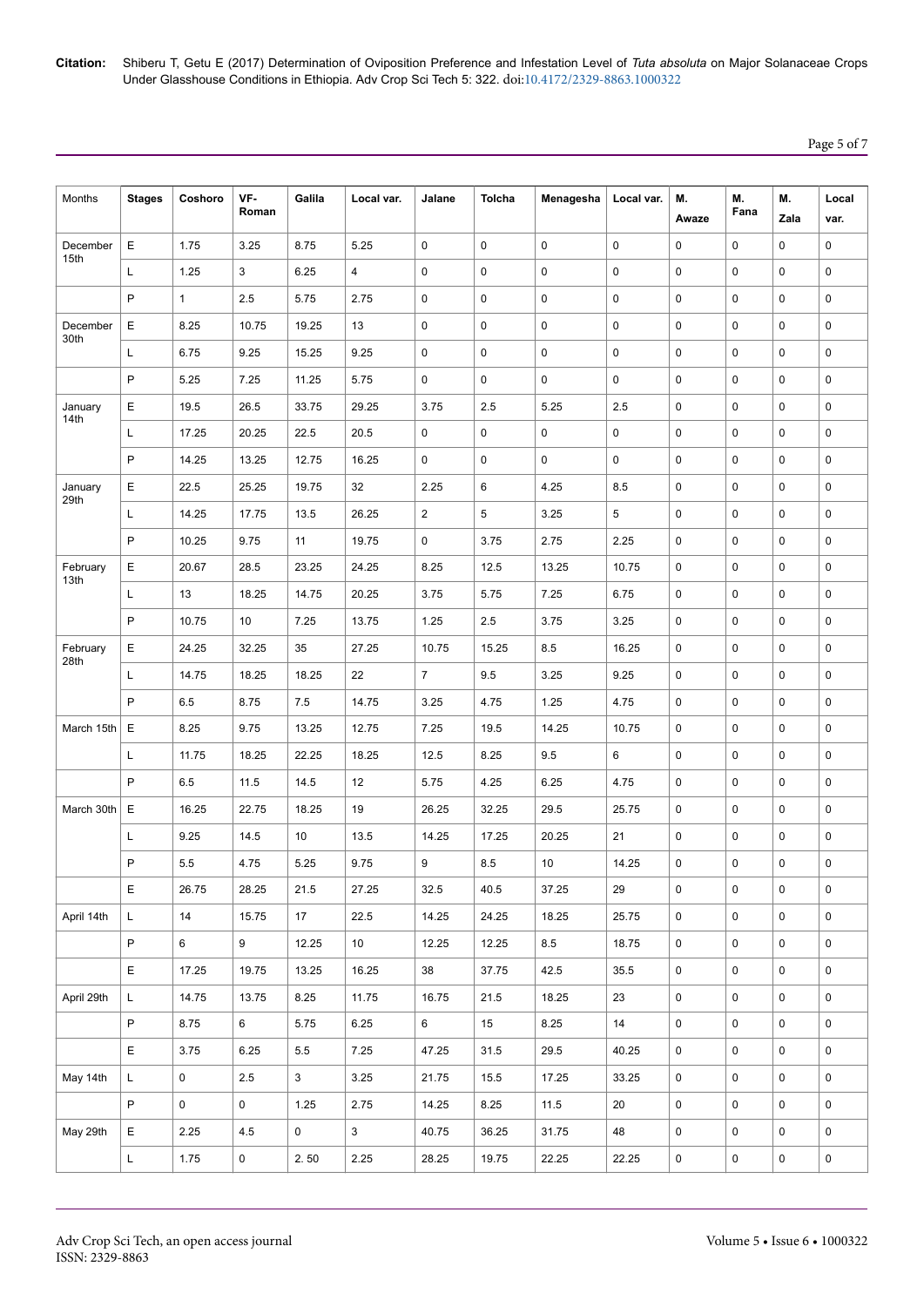Page 6 of 7

| 14.75<br>16.25<br>11.25<br>14.75<br>1.25<br>Ð<br>. .<br>v<br>$\sim$<br>$\sim$ |  |  |  |  |  |  |  |  |
|-------------------------------------------------------------------------------|--|--|--|--|--|--|--|--|
|                                                                               |  |  |  |  |  |  |  |  |

Table 3: Mean population tendency on major solanaceae crops at different Months of observation during 2015-2017 under glasshouse. Note: E=No of eggs/plant L=No of larvae/plant P=No of pupae/plant.

#### **Discussion**

This finding shows that the oviposition site choice by female  $T$ . absoluta is likely to be dependent on the highest densities of trichomes and infestation level. A good assumption could be that tomato leafminer infestation could be resulted in a high favorable and susceptible hosts of tomato varieties rather than potato and pepper and compared to the non-infested pepper genotypes sites are unlikely to support the growth and development of a newly laid egg because of very less trichomes are observed (Figure 6). Our result was disagreed with the previous work of Muniappan [16], he was stated that Capsicum annum (Pepper) was host preference by T. absoluta. Though, high larvae density and infestation level of T. absoluta on tomato plants were observed. Indeed, the number of larvae and infestation level on the potato plant were lower as compared with the infestation levels in tomato plants. Нerefore, female egg laying preferences are restricted to the least infested plant and oviposition seems to be stimulated at a certain density of trichomes, as the number of eggs was found to be statistically similar between each plant varieties.



Figure 6: Percent of leaf infestation of Potato varieties by T. absoluta during 2016/17 under Glasshouse.

Under similar conditions, tomato leafminer females may have developed a system of host plant assessment manifested by moderate oviposition level on varieties of potato, increased infestation level during the maturity of tomato varieties and also, gradually increased infestation level in the absence of all tomato varieties. But T. absoluta was non-preferentially oviposited of any pepper genotypes during the glasshouse study even no host chooses. However, many insect species mark the host patch during egg lay to regulate the oviposition site selection [17]. Our findings confirm the laboratory studies of Thomas et al. [2] they suggest that female oviposition response could be more sophisticated than would be expected from a simple intraspecific competition model based on the detection of previous infestation. It is generally assumed that larval survivability depends on the female's oviposition choice because most lepidopteran larvae are unable to move to an alternative food source [18,19]. We found differences in

terms of total number of eggs laid on tomato varieties, but no difference in terms each crop varieties. It is also true that similar trends were observed among potato varieties. Considering T. absoluta antagonists may provide more explanations about this behavior according to Thomas et al. [2]. In their natural environment, Zappala et al.  $[20]$  reported that solanaceous leafminers are significantly affected by many factors that keep them at endemic levels. In contrast, tomato leafminer are not easily affected by many factors because of high generation and host specificity.

#### **Conclusions and Recommendation**

This finding suggests that  $T$ . absoluta oviposition behavior is dependent on the host plant preferences and did not on varieties of each crop. Нe other factors like densities of trichomes may have played a vital role in the tomato leafminer oviposition behavior. Maximum larval population per plant and percent infestation of the leaf and fruits, were observed on tomato varieties; while, the minimum larval population and leaf infestation were found on potato varieties and non-infestation was found on pepper varieties, as such to be comparatively susceptible, tolerance and resistant, respectively. Нese results provide useful information on integrated pest management strategies of *T. absoluta*. Further studies are needed on more solanaceae crops and effect of trichomes on oviposition under field condition.

## **References**

- 1. Thomas [MB \(1999\) Ecological approaches and the development of 'truly](http://doi.org/10.1073/pnas.96.11.5944) [integrated' pest management. Proc Natl Acad Sci 96: 5944-5951.](http://doi.org/10.1073/pnas.96.11.5944)
- 2. Thomas [B, Lara DB, David D, Pauline L, Rudy C, et al. \(2014\) Infestation](http://doi.org/10.3390/insects5040877) Level Influences [Oviposition Site Selection in the Tomato Leafminer Tuta](http://doi.org/10.3390/insects5040877) [absoluta \(Lepidoptera: Gelechiidae\). Insects 5: 877-884.](http://doi.org/10.3390/insects5040877)
- 3. Notz AP (1992) Distribution of eggs and larvae of Scrobipalpula absoluta in potato plants. Magazine of the Faculty of Agronomy (Maracay) 18: 425-432.
- 4. [Guenaoui Y, Bensaad F, Ouezzani K \(2010\) First experiences in managing](http://agris.fao.org/agris-search/search.do?recordID=ES2010000581) [tomato leaf miner Tuta absoluta Meyrick \(Lepidoptera:Gelechiidae\) in](http://agris.fao.org/agris-search/search.do?recordID=ES2010000581) [the Northwest area of the country. Preliminary studies in biological](http://agris.fao.org/agris-search/search.do?recordID=ES2010000581) [control by use of indigenous natural enemies. Phytoma Espana 217:](http://agris.fao.org/agris-search/search.do?recordID=ES2010000581) [112-113.](http://agris.fao.org/agris-search/search.do?recordID=ES2010000581)
- 5. Gashawbeza A, Abiy F (2013) Occurrence of a new leaf mining and fruit boring moth of tomato, Tuta absoluta (Meyric) (Lepidoptera: Gelechiidae) in Ethiopia. Pest Management Journal of Ethiopia 16: 57-61.
- [Lietti MM, Botto E, Alzogaray RA \(2005\) Insecticide Resistance in](http://dx.doi.org/10.1590/S1519-566X2005000100016) [Argentine Populations of Tuta absoluta \(Lepidoptera: Gelechiidae\).](http://dx.doi.org/10.1590/S1519-566X2005000100016) [Neotropical Entomology 34: 113-119.](http://dx.doi.org/10.1590/S1519-566X2005000100016)
- 7. [Litsinger JA \(2009\) When is a rice insect a pest: yield loss and the green](https://link.springer.com/chapter/10.1007/978-1-4020-8992-3_16) [revolution. In: Peshin R, Dhawan AK \(eds.\), Integrated Pest Management:](https://link.springer.com/chapter/10.1007/978-1-4020-8992-3_16) [Innovation-Development Process. Springer Science & Business Media,](https://link.springer.com/chapter/10.1007/978-1-4020-8992-3_16) [Dordrecht, Netherlands, pp: 391-498.](https://link.springer.com/chapter/10.1007/978-1-4020-8992-3_16)
- 8. [Kennedy GG, Barbour JD \(1992\) Resistance variation in natural and](https://books.google.co.in/books?hl=en&lr=&id=ervbDVVxnjwC&oi=fnd&pg=PA13&dq=Resistance+variation+in+natural+and+managed+systems&ots=hqSFCUT7AI&sig=yMmyVI13mw_hN2heHySdAtSeUec) [managed systems. In: Fritz RS, Simms EL \(eds.\), Plant Resistance to](https://books.google.co.in/books?hl=en&lr=&id=ervbDVVxnjwC&oi=fnd&pg=PA13&dq=Resistance+variation+in+natural+and+managed+systems&ots=hqSFCUT7AI&sig=yMmyVI13mw_hN2heHySdAtSeUec) [Herbivores and Pathogens: Ecology, Evolution, and Genetics.](https://books.google.co.in/books?hl=en&lr=&id=ervbDVVxnjwC&oi=fnd&pg=PA13&dq=Resistance+variation+in+natural+and+managed+systems&ots=hqSFCUT7AI&sig=yMmyVI13mw_hN2heHySdAtSeUec) Нe [University of Chicago Press, Chicago, pp: 13-41.](https://books.google.co.in/books?hl=en&lr=&id=ervbDVVxnjwC&oi=fnd&pg=PA13&dq=Resistance+variation+in+natural+and+managed+systems&ots=hqSFCUT7AI&sig=yMmyVI13mw_hN2heHySdAtSeUec)